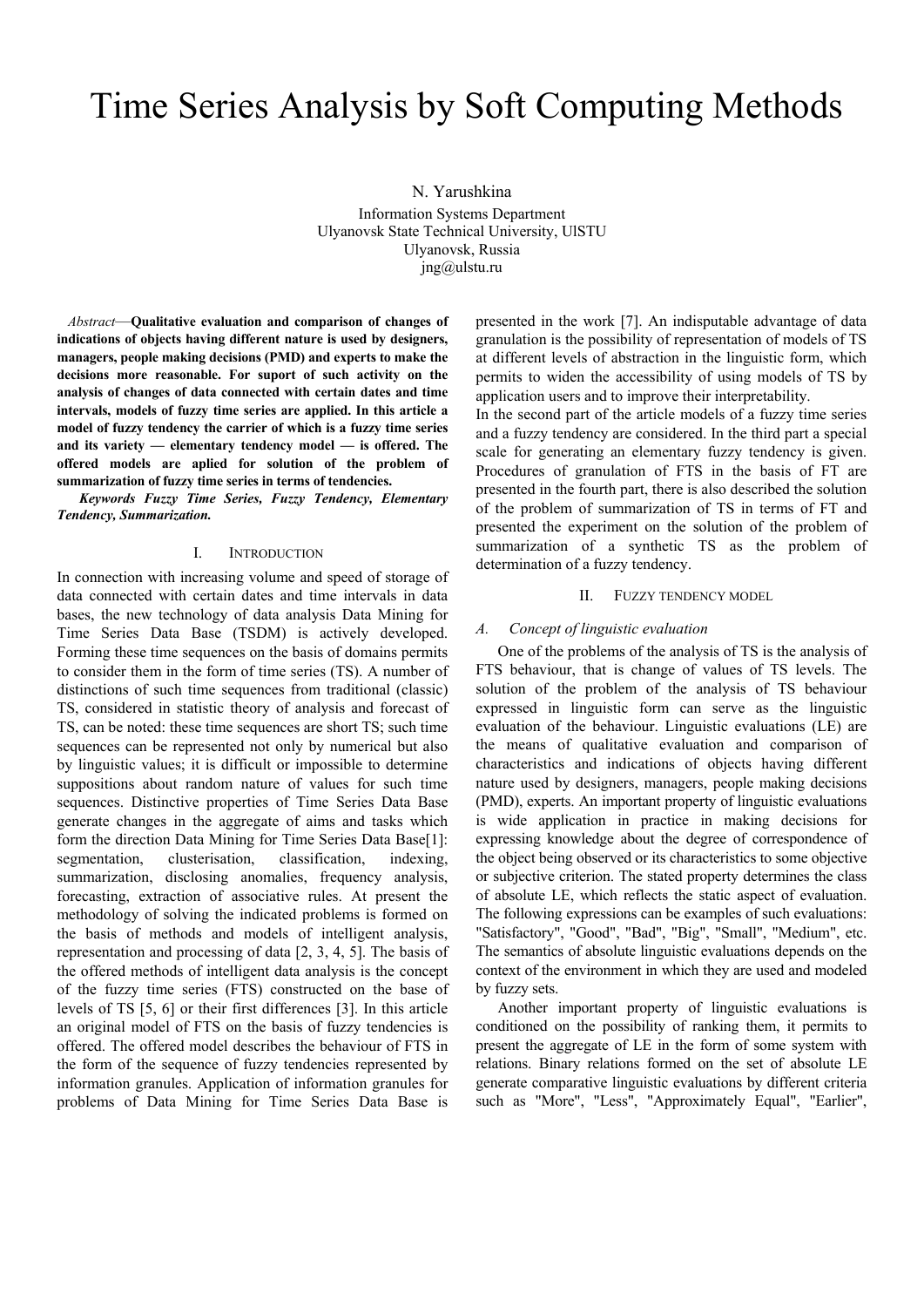"Later", "Rather", "Better", etc. Comparative evaluations made on the basis of absolute LE can represent changes in different universes: in the universe of objects, in the time universe, in the universe of problems and they express dynamic aspect of evaluation. The semantics of comparative evaluations is also context-dependent and can be modeled on the basis of fuzzy sets.

It is noted in the article [4] that linguistic evaluation has indications expressing the degree of intensity of this evaluation. These indications can be represented in the linguistic form, usually used by people: "Very", "Insignificantly", "Approximately", etc.

Context-dependent linguistic evaluations considered above are given in expert way as a rule, and they are called expert evaluations. In case of impossibility of receiving expert evaluations of indications of objects, abstract linguistic evaluations are used, let us consider such evaluations among the class of context-free linguistic evaluations.

Let the aggregate of all linguistic evaluations forms the finite set  $\widetilde{X} = {\widetilde{x}}_j$ , where *j*∈*[1,nj]*. Let us call the linguistic evaluation of the indication *x* from the universe *B* a fuzzy label, if the fuzzy set is determined for it such that  $\widetilde{x}_j = {\alpha_{m}}$  $\mu_{\tilde{x}}$  *(wm)*  $\vee$   $| w_m \in w$ ,  $w \subseteq B$  *}*, where  $w_m$  – is the carrier of the fuzzy set,  $\mu_{\tilde{x}}/(\tilde{w}_m)$  – is the membership function.

# *B. Model and kinds of a fuzzy tendencys*

Let us introduce definitions.

Let some time series (TS)  $Xt = \{t_i, x_i\}$  is given,  $i \in [1, n]$ ,  $n -$  is the quantity of members of the series,  $x_i \in B$ ,  $t_i \in Bt$ .

Let us call the ordered sequence of observations over some phenomenon the states of which change in time if the value of the state at the instant  $t_i$  is expressed with the help of the fuzzy label  $\widetilde{x}_i \in \widetilde{X}$ ,  $i \in [1,n]$ ,  $n -$  is the quantity of members of series, a *fuzzy time series (FTS)*. That is we represent a fuzzy time series in the form  $\widetilde{X}_t = {t_i, \widetilde{X}_i}$ , where  $\tilde{x}_i$  – i-th fuzzy set (fuzzy label),  $t_i$  – i-th value of the instant of time,  $t_1 \le t_i \le t_n$ , n – is the quantity of members of FTS. Any TS can be represented in the form of the sequence of fuzzy labels  $\widetilde{x}_j = \{ \langle w_m, \mu_{\widetilde{x}_j} (w_m) \rangle \mid w_m \in w, w \subseteq B \}$  on the basis of linguistic (context-dependent or context-free) evaluation of levels of TS  $x_i \in B$ .

Let us call the fuzzy label  $\tau_k \in \widetilde{X}$  expressing the character of change (systematic motion) of the sequence of fuzzy values of FTS  $\widetilde{X}_t$  in the given interval of time the *fuzzy tendency (FT)* of a fuzzy time series. A fuzzy tendency determines the nature of FTS not in analytic, but in the linguistic form.

Each fuzzy tendency  $\tau_k$  of the fuzzy time series  $\widetilde{X}$  can be represented by the fuzzy set  $\tau_k = \{ \langle \tau_i, \mu_{\tilde{X}_i}(\tau_i) \rangle, i \in [l,n] \}$  with the function of membership in the fuzzy time series  $\mu_{\tilde{X}_i}(\pi)$ , where  $\pi$  is the model of the following form:

 $\tau$ *i* =  $\langle v_i, \alpha_i, \Delta t_i \rangle$ , where

 $v_i$  – is the type of the tendency. Let us compare fuzzy labels

 $\tau_k$  and base types of tendencies "Increase", "Decrease", "Stability". On the basis of base types derivative types of

tendencies, such as "Fluctuations", "Chaos", "Load", "Idle time", etc., can be formed.

 $\alpha_i$ – intensity of the tendency.

 $\Delta t_i$  – duration of the tendency.

In case if  $\Delta t_i = 1$ , let us consider the fuzzy tendency among the class of elementary fuzzy tendencies, if  $\Delta t_i = n-1$ , we consider the fuzzy tendency among the class of general fuzzy tendency of FTS, if  $1 \leq \Delta t$ <sub>i</sub> n-1, let us consider the fuzzy tendency among the class of local (derivative) fuzzy tendencies of FTS.

In the aspect of content an elementary fuzzy tendency models changes between two neighbouring values of the fuzzy time series  $\widetilde{x}_i$ ,  $\widetilde{x}_{i+1}$ , and it can be compared with the instant of time *ti* of FTS. A local fuzzy tendency is determined between two chosen values of the fuzzy time series  $\widetilde{x}_i$  and  $\widetilde{x}_j$ , when *i* < *j* can be compared with the instant of time *t<sub>i</sub>*. Any local FT can be expressed by the sequence of elementary ET. The general fuzzy tendency characterizes the behaviour of all FTS and it is representable in the form of the sequence of local and, therefore, also elementary FT. Thus, the time series of elementary FT of the form {*t<sub>i</sub>*,  $\tau_k$  (*t<sub>i</sub>*,  $\tilde{x}$  *i*)}, *i*  $\in$  [1,n-1] can be made for any FTS.

The analysis of fuzzy labels used when evaluating levels and behaviour of a time series permits to make the following conclusions:

1. Models of elementary, local, general FT of a fuzzy time series have common structure.

2. Local and general fuzzy tendencies of FTS can be expressed through the time series of elementary FT.

3. A time series of elementary FT is an invariant method of linguistic representation of behaviour of any FTS.

4. Representation of time series in the form of fuzzy time series and time series of elementary fuzzy tendencies permits to take into account additional knowledge in the form of semantics of application area during their analysis owing to use of context-dependent fuzzy labels.

In the next part we will introduce a special scale for generation of the model of the elementary fuzzy tendency.

# III. ACL-SCALE FOR GENERATION OF THE MODEL OF THE ELEMENTARY TENDENCY

In this part a special linguistic scale is offered as a tool of both absolute and comparative linguistic evaluation – *ACL-scale (Absolute & Comparative Linguistic)*. This scale will be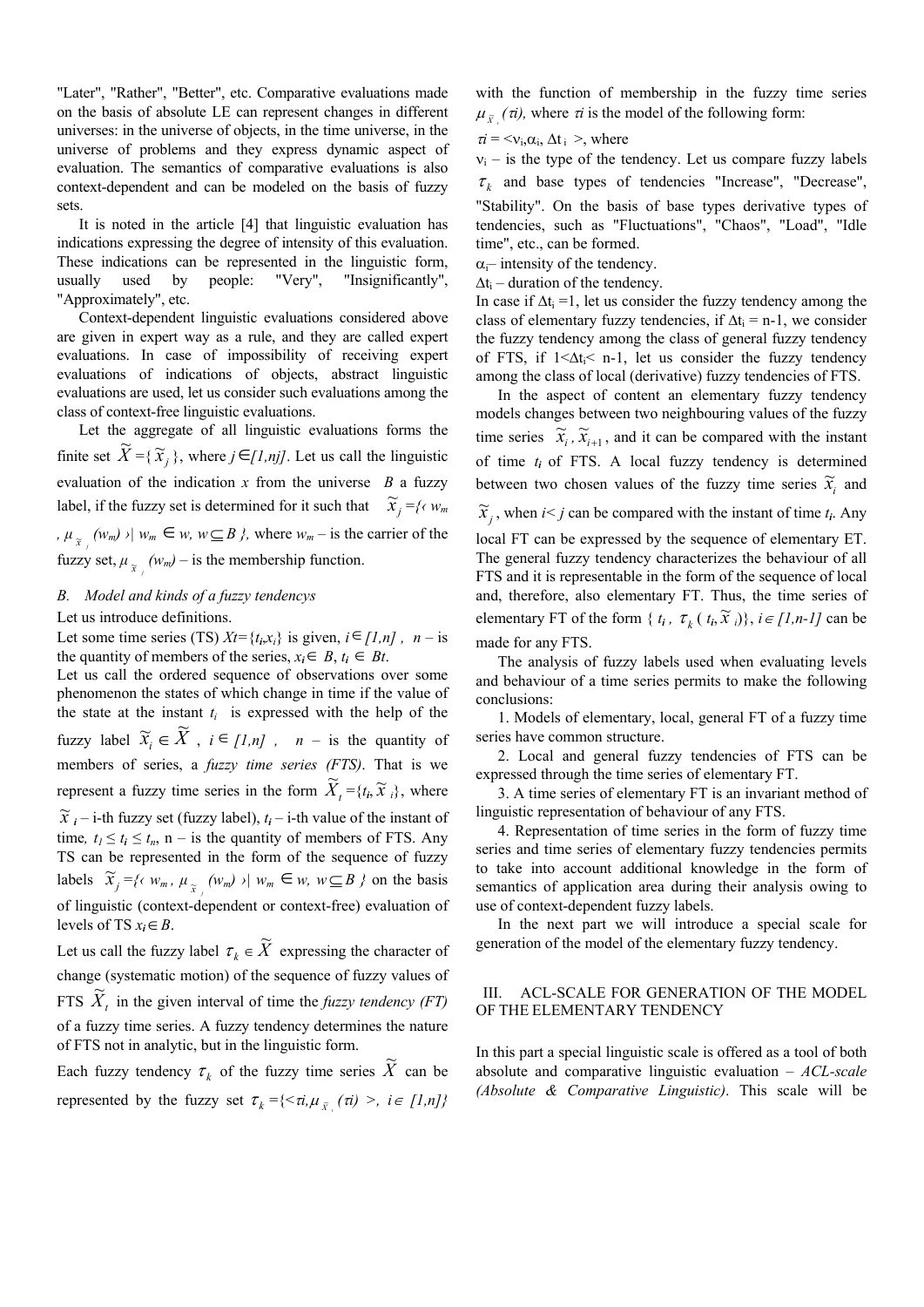applied for construction of the model of the elementary fuzzy tendency.

The model of ACL-scale *S<sub>x</sub>* for determination of absolute and comparative linguistic evaluations is representable in the form of linguistic variable with relations

$$
S_x = \langle Name \rangle S_x \times X, B, G, P, TTend, RTend>,
$$

where *Name*  $S_x$  – is the name of ACL-scale,  $\widetilde{X}$  – is the base term-set of absolute LE (linguistic name of gradations), for example,  $\widetilde{X} = \{\text{Bad, Satisfactory, Good, Excellent,} ...\}$ ,  $\widetilde{X}_i \in \widetilde{X}$ , *B* – is the universal set on which the scale is determined,  $x \in B$ . *G* – are syntactic rules of deduction (generation) of chains of evaluation propositions (derivative of terms which do not enter into the base term-set), *P* - are semantic rules which determine membership functions for each term (they are usually given in an expert way), *TTend*( $\tilde{x}_i$ ,  $\tilde{x}_j$ ) – is the linguistic relation fixing the type of change between two evaluations  $\widetilde{x}_i$ ,  $\widetilde{x}_j$  of the scale, *RTend*( $\widetilde{X}_i$ ,  $\widetilde{X}_j$ ) – is the linguistic relation fixing the intensity of difference between two evaluations  $\widetilde{x}_i$ ,  $\widetilde{x}_j$  of the scale.

The relation *TTend*( $\widetilde{x}_i$ ,  $\widetilde{x}_j$ ) is the fuzzy linguistic relation which is applied for determination of comparative linguistic evaluation  $v_{ij} = TTend(\tilde{x}_i, \tilde{x}_j)$  which characterizes the direction of change (increase or decrease) of the value of the absolute LE  $\tilde{x}_i$  with respect to  $\tilde{x}_j$  which can be represented by linguistic expressions, for example, by values from the set {INCREASE, DECREASE, STABILITY, ZERO}. Let us note that each evaluation  $v_{ij} = TTend(\tilde{x}_i, \tilde{x}_j)$  is representable by its fuzzy set. The relation *TTend* is antireflexive, antisymmetric and transitive:

 $\forall \widetilde{x} \in \widetilde{X}$  *TTend*  $(\widetilde{x}, \widetilde{x}) = 0$ ,

 $\forall \widetilde{x}, \widetilde{y} \in \widetilde{X} \left( \widetilde{x} \neq \widetilde{y} \right)$  *TTend*  $(\widetilde{x}, \widetilde{y}) \wedge T$ *Tend*  $(\widetilde{y}, \widetilde{x}) = 0$ 

 $\forall \widetilde{x}, \widetilde{y}, \widetilde{z} \in \widetilde{X}$  *TTend*  $(\widetilde{x}, \widetilde{z}) > TTend$   $(\widetilde{x}, \widetilde{y}) \wedge TTend$   $(\widetilde{y}, \widetilde{z})$ The stated properties of the relation *TTend* permit to classify it as an ordering relation. Then the aggregate of all possible evaluations  $V = \{v_{ij} \}$  forms the fuzzy ordinal scale  $S_v$  $=$   $\leq$ *Name\_TTend, V,*  $\widetilde{X}$ *, G<sub>v</sub>, P<sub>v</sub>>.* 

The relation *RTend*  $(\widetilde{x}_i, \widetilde{x}_j)$  is also the fuzzy linguistic relation applied for determination of comparative linguistic evaluation  $\alpha_{ij} = RTend$  ( $\tilde{x}_i$ ,  $\tilde{x}_j$ ) which characterizes the degree of difference, "non-metric" distance between  $\widetilde{x}_i$ ,  $\widetilde{x}_j$ which can be expressed linguistically, for example, by values from the set {BIG, MEDIUM, SMALL, ZERO}. This evaluation  $\alpha_{ij}$  is also representable by its fuzzy set. The relation *RTend* is antireflexive and symmetric:

$$
\forall \widetilde{x} \in \widetilde{X} \quad RTend \quad (\widetilde{x}, \widetilde{x}) = 0,
$$
  

$$
\forall \widetilde{x}, \widetilde{y} \in \widetilde{X} \quad RTend \quad (\widetilde{x}, \widetilde{y}) = RTend \quad (\widetilde{y}, \widetilde{x})
$$

The indicated properties of the relation *RTend* permit to classify it as a relation of difference, with it the aggregate of all possible evaluations  $A = \{ \alpha_{ij} \}$  forms the fuzzy scale  $S_a$  $=$   $\leq$ *Name\_RTend, A,*  $\widetilde{X}$ *, G<sub>a</sub>, P<sub>a</sub>>.* 

Thus, the ACL-scale  $S_x$  for determination of linguistic evaluations is the two-level scale. At the first level of hierarchy from its universal set the ACL-scale  $S<sub>x</sub>$  permits to determine linguistic evaluations  $\tilde{x}_i$  for values  $x \in X$  which characterize their qualitative aspects. Such linguistic evaluations relate to the class of absolute LE. At the second level of hierarchy for values  $\tilde{x}_i$  and  $\tilde{x}_j$  – linguistic evaluations of their changes  $(v_{ij}, \alpha_{ij})$  which characterize qualitative aspects of differences or "difference of the first order" by scales  $S_{\nu}$ ,  $S_{a}$ . Such linguistic evaluations are related to comparative LE.

Let us consider peculiarities of ACL-scales. The offered linguistic ACL-scale  $S_x$  is related to the class of fuzzy evaluation scales which enter into the class of ordinal scales, difference and the degree of difference can be additionally evaluated in it. This property permits to consider the linguistic evaluation ACL-scale  $S<sub>x</sub>$  as quasi-interval and to determine "evaluation" and "computing" operations for it.

Let us introduce the following "evaluation" operations of the ACL-scale  $S_x$  generating linguistic evaluations:

1. The operation of determination of the absolute linguistic evaluation  $\tilde{x}_i$  by the value of characteristic of the object *xj* being evaluated

$$
\widetilde{X}_i = Fuzzy(x_j), x_j \in B, \ \widetilde{X}_i \in \widetilde{X}.
$$

2. The operation of determination of the value of characteristic of the object  $x_i$  being evaluated by the absolute linguistic evaluation  $\widetilde{x}_i$ 

$$
x_j = DeFuzzy(\widetilde{X}_i), x_j \in B, \ \widetilde{X}_i \in \widetilde{X}.
$$

3. The operation of determination of the type of

difference (comparative linguistic evaluation)  

$$
v_{ij} = Trend(\widetilde{X}_i, \widetilde{X}_j), \widetilde{X}_i \in \widetilde{X}, \widetilde{X}_j \in \widetilde{X}
$$
.

The operation *TTend* is non-commutative.

4. The operation of determination of intensity of

difference (comparative linguistic evaluation)  

$$
\alpha_{ij} = RTend (\widetilde{X}_i, \widetilde{X}_j), \widetilde{X}_i \in \widetilde{X}, \widetilde{X}_j \in \widetilde{X}.
$$

The operation *RTend* is commutative.

Let us determine the aggregate of "computing" operations of the ACL-scale for generated linguistic evaluations:

1. Computing the absolute linguistic evaluation  $\widetilde{x}_j = Comp(\widetilde{x}_i, v_{ij}, \alpha_{ij})$ .

$$
\widetilde{X}_j = Comp(\widetilde{X}_i, v_{ij}, \alpha_{ij}).
$$

2. The difference of intensities of differences  $\alpha_{ii} = \text{Diff}(\alpha_i, \alpha_i)$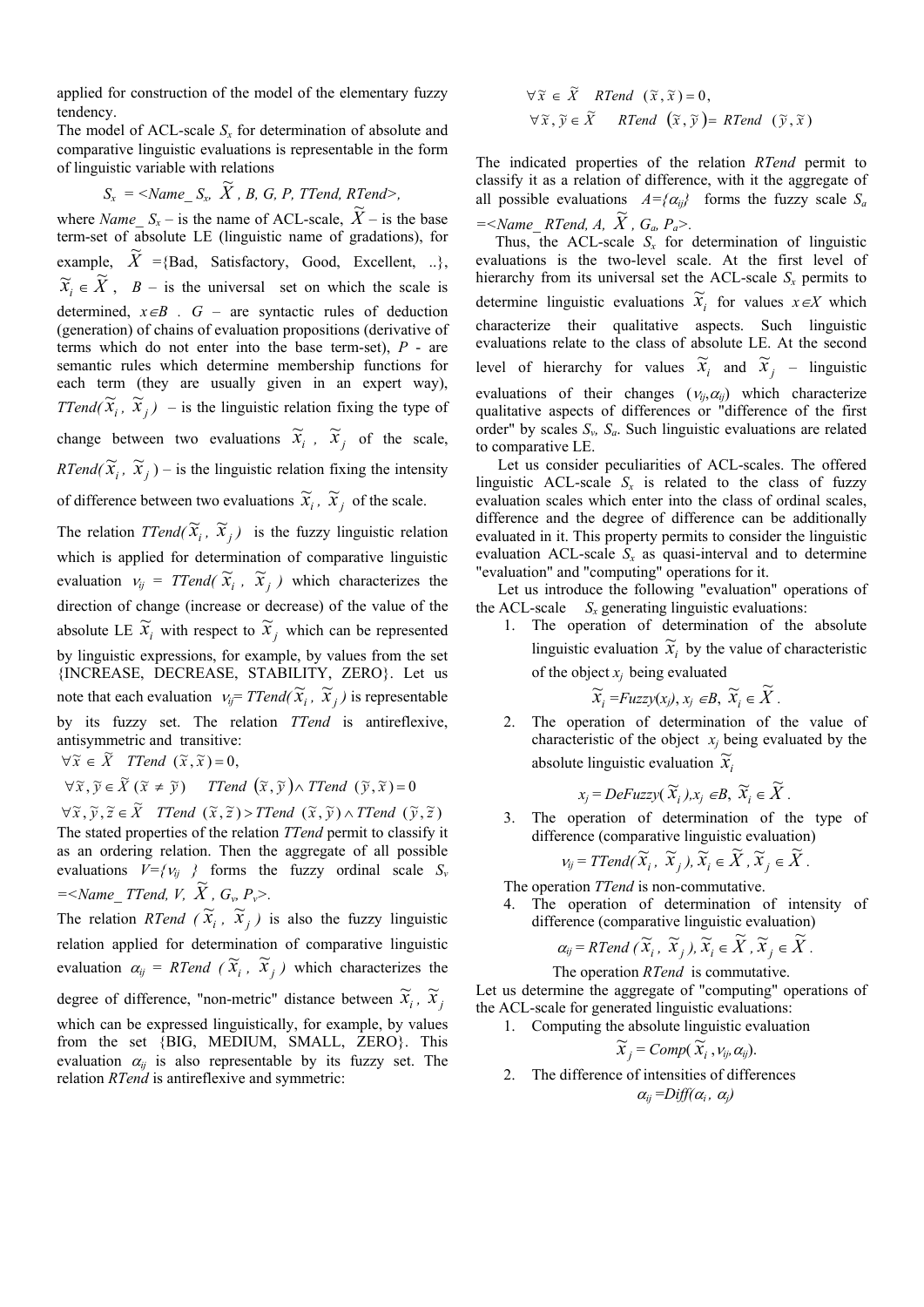3. The union of intensities of the difference

$$
\alpha_{ij} = Union(\alpha_i, \alpha_j).
$$

4. The intersection of intensities of differences

 $\alpha_{ii}$  = *Inter*( $\alpha_i$ ,  $\alpha_i$ ).

Operations *Diff*, *Union*, *Inter* are commutative, associative, bounded.

Linguistic evaluations received by the indicated linguistic ACL-scale will be used in the next part as semantic-dependent for solution of the problem of summarization of FTS in terms of fuzzy tendencies.

# IV. APPLICATION OF ELEMENTARY TENDENCY MODEL FOR SUMMARIZATION OF FUZZY TIME SERIES

Let us consider the application of the offered ACL-scale in solution of the problem of summarization of FTS as the problem of identification of its general fuzzy tendency.

For this purpose, let us design the hierarchical granular model for the initial time series  $X = \{t_i, x_i\}$ ,  $i \in [1, n]$ ,  $n -$  is the quantity of members of the series. Let us introduce four levels of granulation forming of which corresponds to the bottom-up approach. The zero level of granules will be represented by fuzzy labels of the initial TS. For forming the granules of the zero level, let us use the "evaluation" operation of the ACLscale:  $\widetilde{x}_i = Fuzzy(x_i)$ .

Let us compare fuzzy tendencies of FTS and information granules which have structural commonness. Let us define the operation of granulation of the first level in the form of the functional *ETend* forming the granules of elementary fuzzy tendencies:  $\tau i = ETend(\tilde{x}_i, \tilde{x}_{i+1}), i \in [1, n-1]$ ,  $n -$  is the quantity of members of FTS.

The functional *ETend* generates granules of elementary fuzzy tendencies on the basis of "evaluation" operations *TTend* and *RTend* of the ACL-scale and can be realized in the subsystem of fuzzy deduction with rules of the following form:

 $R_1 := \text{IF } X_t$  is  $A_{11}$  AND  $X_{t+1}$  is  $A_{12}$  THEN  $v_t$  is  $B_1$  *AND a<sub>t</sub> is N*<sub>1</sub>

 $R_m := \text{IF } X_t$  is  $A_{m1}$  AND  $X_{t+1}$  is  $A_{m2}$  THEN  $v_t$  is  $B_m$  AND  $a_t$  is  $N_m$ 

..............................................................................................

The semantics of rules of realization of the functional *ETend* is represented in the following table.

| <b>TABLE I.</b>    |                   |                          | <b>TABLE OF RULES</b>                                            |                                                                                                                                       |  |
|--------------------|-------------------|--------------------------|------------------------------------------------------------------|---------------------------------------------------------------------------------------------------------------------------------------|--|
| No. of the<br>rule | $\widetilde{X}_t$ | $\widetilde{X}$ $_{t+1}$ | $v_t =$<br>TTend( $\widetilde{X}_t$ ,<br>$\widetilde{X}_{t+1}$ ) | $\Big\{ \begin{array}{l} \alpha_i \!\!=\!\! R Tend(\widetilde{\widetilde{X}}_{\iota} \ \widetilde{\widetilde{X}}_{\iota} \end{array}$ |  |
| 1.                 | Sat               | Sat                      | St                                                               | Ze                                                                                                                                    |  |
| 2.                 | Go.               | Go                       | <b>St</b>                                                        | Ze                                                                                                                                    |  |
| 3.                 | Ex                | Ex                       | St                                                               | Ze                                                                                                                                    |  |
| 4.                 | Bad               | Bad                      | St                                                               | Ze                                                                                                                                    |  |
| 5.                 | Ze                | Ze                       | St                                                               | Ze                                                                                                                                    |  |
| 6.                 | Ze                | Bad                      | Inc                                                              | Sm                                                                                                                                    |  |
| 7.                 | Ze                | Sat                      | Inc                                                              | Me                                                                                                                                    |  |

| 8.  | Ze  | Go  | Inc | Bi   |
|-----|-----|-----|-----|------|
| 9.  | Ze  | Ex  | Inc | VeBi |
| 10. | Bad | Ze  | Dec | Sm   |
| 11. | Bad | Sat | Inc | Sm   |
| 12. | Bad | Go  | Inc | Me   |
| 13. | Bad | Ex  | Inc | Bi   |
| 14. | Sat | Ze  | Dec | Me   |
| 15. | Sat | Bad | Dec | Sm   |
| 16. | Sat | Go  | Inc | Sm   |
| 17. | Sat | Ex  | Inc | Me   |
| 18. | Go  | Ze  | Dec | Bi   |
| 19. | Go  | Bad | Dec | Me   |
| 20. | Go  | Sat | Dec | Sm   |
| 21. | Go  | Еx  | Inc | Sm   |
| 22. | Ex  | Ze  | Dec | VeBi |
| 23. | Ex  | Bad | Dec | Bi   |
| 24. | Ex  | Sat | Dec | Me   |
| 25. | Ex  | Go  | Dec | Sm   |

The following abridgements were used in this table: *Ze(Zero), Bad(Bad), Sat(Satisfactory), Go(Good), Ex(Excellent)* for fuzzy values of FTS; *Inc(INCREASE), Dec(DECREASE), St(STABILITY)* for values of types of changes; *Bi(Big), Me(Medium), Sm(Small) and modifiers, such as Ve(Very), Si(Significantly), No(No)* for values of intensity of changes.

Let us define the operation of granulation of the second level in the form of the functional *STend* forming the granules of local fuzzy tendencies:  $\tau_i = \frac{STend(\tau_i, \tau_s)}{T_i + T_s}$ , where  $\tau_i, \tau_s$  are granules of the first level.

The introduced functional *STend* is computed as the result of the union of one-type elementary tendencies on the base of the "computing" operation *Union* of the ACL-scale. Then the union  $\tau_i = \frac{STend(\tau_i, \tau_s)}{s}$  is the such fuzzy tendency for which  $v_i = v_i$ ,  $\alpha_i = Union(\alpha_i, \alpha_s)$ ,  $\mu_i = \mu_i \cup \mu_s$ , the duration  $\Delta t_i = \Delta t_i$  $+$  $\Delta t_s$ 

The operation of union of one-type tendencies defines the granules of the second level.

The generalized form of rules of granulation of the second level on the basis of the functional *STend* has the form:

*..............................................................................................*

 $R_{11} := IF v_t$  is Inc THEN

IF 
$$
a_t
$$
 is  $A_{11}$  AND  $a_{t+1}$  is  $A_{12}$  THEN *Thc* is  $B_1$ 

$$
R_{m1} := IF v_t \text{ is Inc THEN}
$$
  
IF  $a_t$  is  $A_{m1}$  AND  $a_{t+1}$  is  $A_{m2}$  THEN TInc is  $B_m$ ,

$$
R_{12} := IF \, v_t \, \text{is Dec TH EN}
$$
\n
$$
IF \, a_t \, \text{is } A_{11} \, AND \, a_{t+1} \, \text{is } A_{12} \, THEN \, TDE \, c \, \text{is } B_1
$$

 $R_{m2}$ : = IF  $v_i$  is Dec THE N

IF  $a_t$  is  $A_{m1}$  AND  $a_{t+1}$  is  $A_{m2}$  THEN TDe  $c$  is  $B_m$ 

The semantics of rules of granulation of the second level is given below:

*.......... .......... .......... .......... .......... .......... .......... .......... .......... ....*